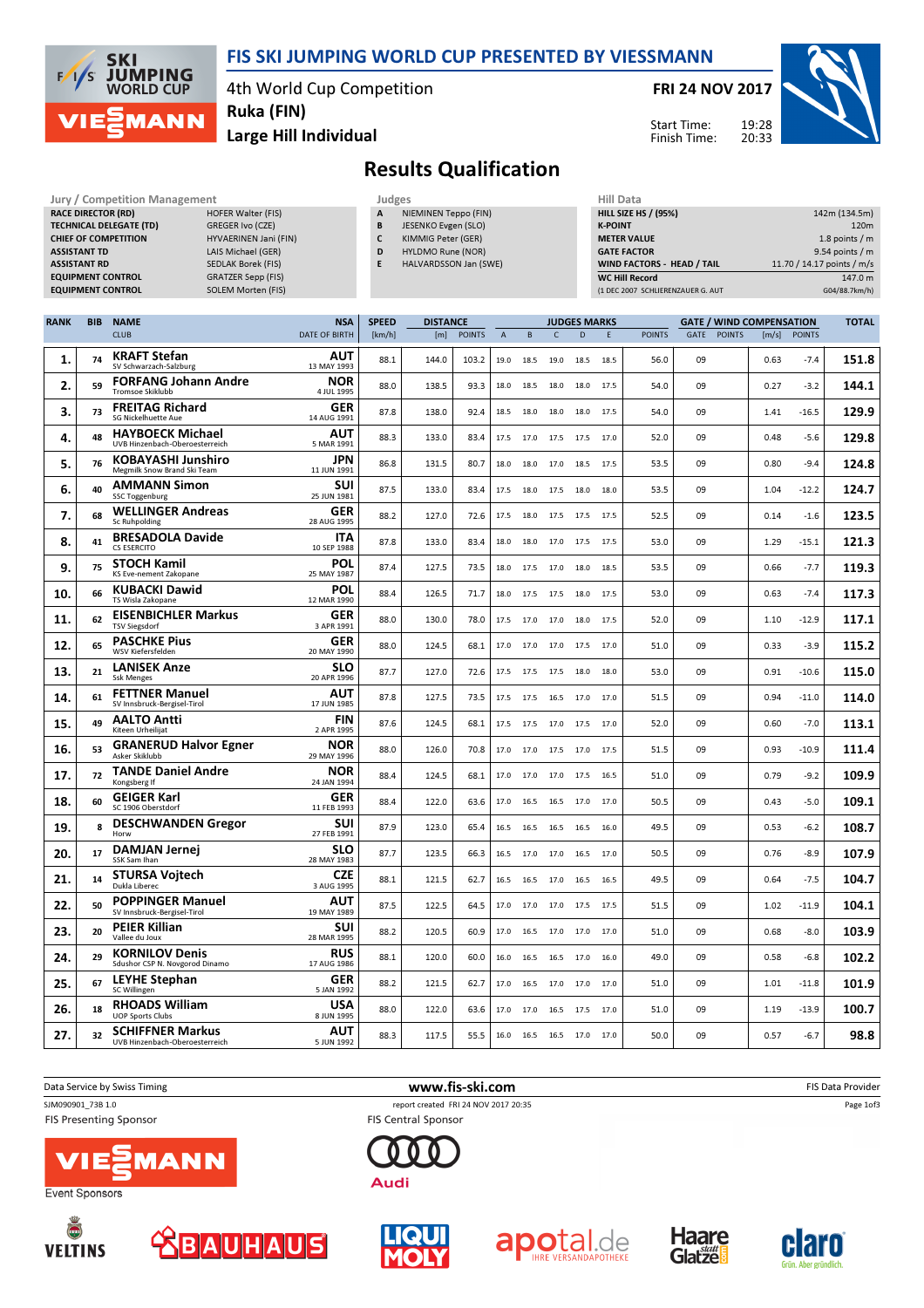FIS SKI JUMPING WORLD CUP PRESENTED BY VIESSMANN

4th World Cup Competition

FRI 24 NOV 2017

Start Time: Finish Time:



Large Hill Individual Ruka (FIN)

**SKI** 

 $F/1/s$ 

**JUMPING**<br>WORLD CUP

**MANN** 

## Results Qualification

| <b>RANK</b>          | <b>BIB</b>     | <b>NAME</b>                                                  | <b>NSA</b>                | <b>SPEED</b> | <b>DISTANCE</b> |               |                |                                  |                | <b>JUDGES MARKS</b> |        |               | <b>GATE / WIND COMPENSATION</b> |               |         | <b>TOTAL</b>  |      |
|----------------------|----------------|--------------------------------------------------------------|---------------------------|--------------|-----------------|---------------|----------------|----------------------------------|----------------|---------------------|--------|---------------|---------------------------------|---------------|---------|---------------|------|
|                      |                | <b>CLUB</b>                                                  | <b>DATE OF BIRTH</b>      | [km/h]       | [m]             | <b>POINTS</b> | $\overline{A}$ | B                                | C              | $\mathsf{D}$        | E      | <b>POINTS</b> | GATE                            | <b>POINTS</b> | [m/s]   | <b>POINTS</b> |      |
| 28.                  | 69             | <b>HULA Stefan</b><br>KS Eve-nement Zakopane                 | POL<br>29 SEP 1986        | 87.8         | 119.0           | 58.2          | 16.5           | 16.5                             | 16.5           | 16.5                | 16.5   | 49.5          | 09                              |               | 0.95    | $-11.1$       | 96.6 |
| 29.                  | 64             | <b>JOHANSSON Robert</b><br>Soere Aal IL                      | <b>NOR</b><br>23 MAR 1990 | 88.7         | 117.5           | 55.5          | 17.0           | 16.5                             | 16.5 17.0      |                     | 17.0   | 50.5          | 09                              |               | 0.83    | $-9.7$        | 96.3 |
| 30.                  | 55             | <b>AIGNER Clemens</b><br>SV Innsbruck-Bergisel-Tirol         | AUT<br>2 FEB 1993         | 87.9         | 116.0           | 52.8          | 16.5           | 16.5                             | 16.5           | 17.0                | 17.0   | 50.0          | 09                              |               | 0.78    | $-9.1$        | 93.7 |
| 31.                  | 11             | <b>AHONEN Janne</b><br>Lahden Hiihtoseura                    | FIN<br>11 MAY 1977        | 88.1         | 111.5           | 44.7          | 16.5           |                                  |                | 16.5 17.0 17.0 16.5 |        | 50.0          | 09                              |               | 0.66    | $-7.7$        | 87.0 |
| 32.                  | 70             | <b>ZYLA Piotr</b><br>WSS Wisla                               | POL<br>16 JAN 1987        | 87.8         | 101.0           | 25.8          | 16.0           | 16.0                             | 16.0           | 16.0                | 16.0   | 48.0          | 09                              |               | $-0.02$ | 0.3           | 74.1 |
| 33.                  | 9              | <b>BOYD-CLOWES Mackenzie</b><br>Altius Nordic Ski Club       | CAN<br>13 JUL 1991        | 87.9         | 103.5           | 30.3          | 16.0           | 16.5                             | 16.5 17.0      |                     | 16.5   | 49.5          | 09                              |               | 0.62    | $-7.3$        | 72.5 |
| 34.                  | 33             | <b>SEMENIC Anze</b><br><b>NSK TRZIC FMG</b>                  | <b>SLO</b><br>1 AUG 1993  | 88.1         | 103.0           | 29.4          | 15.5           | 15.5                             | 15.5           | 16.0                | 15.5   | 46.5          | 09                              |               | 0.32    | $-3.7$        | 72.2 |
| 35.                  | 44             | <b>GLASDER Michael</b><br>Norge Ski Club                     | USA<br>27 MAR 1989        | 88.0         | 106.0           | 34.8          | 16.0           | 16.0                             | 16.0           | 16.5                | 16.0   | 48.0          | 09                              |               | 1.02    | -11.9         | 70.9 |
| 36.                  | 3              | <b>ASIKAINEN Lauri</b><br>Kuusamon Erae-Veikot               | FIN<br>28 MAY 1989        | 87.5         | 103.0           | 29.4          | 16.0           | 15.5                             |                | 16.0 16.0 15.5      |        | 47.5          | 09                              |               | 0.69    | -8.1          | 68.8 |
| 37.                  | 35             | <b>TROFIMOV Roman Sergeevich</b><br>Sdushor CSP N. Novgorod  | <b>RUS</b><br>19 NOV 1989 | 87.9         | 100.0           | 24.0          | 15.0           | 15.5                             | 16.0           | 16.5                | 15.5   | 47.0          | 09                              |               | 0.30    | $-3.5$        | 67.5 |
| 38.                  | 56             | <b>BARTOL Tilen</b><br>SSK Sam Ihan                          | SLO<br>17 APR 1997        | 87.2         | 100.5           | 24.9          | 15.5           | 16.0                             | 16.0 15.5      |                     | 15.5   | 47.0          | 09                              |               | 0.54    | $-6.3$        | 65.6 |
| 39.                  | 63             | <b>STJERNEN Andreas</b><br>Sprova IL                         | <b>NOR</b><br>30 JUL 1988 | 88.2         | 99.5            | 23.1          | 15.5           | 15.0                             | 15.5           | 16.0                | 16.0   | 47.0          | 09                              |               | 0.44    | $-5.1$        | 65.0 |
| 40.                  | 57             | <b>PREVC Peter</b><br>SK Triglav Kranj                       | <b>SLO</b><br>20 SEP 1992 | 87.6         | 101.5           | 26.7          | 13.5           | 14.5 14.0 14.0                   |                |                     | 15.0   | 42.5          | 09                              |               | 0.45    | $-5.3$        | 63.9 |
| 41.                  | 58             | <b>KOT Maciej</b><br>AZS Zakopane                            | <b>POL</b><br>9 JUN 1991  | 88.2         | 99.0            | 22.2          | 15.0           |                                  | 15.0 15.5 16.0 |                     | 15.0   | 45.5          | 09                              |               | 0.36    | $-4.2$        | 63.5 |
| 42.                  | 13             | <b>KRANJEC Robert</b><br>SK Triglav Kranj                    | SLO<br>16 JUL 1981        | 87.9         | 100.0           | 24.0          | 15.5           | 15.5                             | 15.5           | 16.0                | 16.0   | 47.0          | 09                              |               | 0.72    | $-8.4$        | 62.6 |
| 43.                  | 42             | <b>POLASEK Viktor</b><br>Sk Nove mesto na morave             | <b>CZE</b><br>18 JUL 1997 | 87.2         | 98.5            | 21.3          | 15.5           | 15.5                             | 15.5 15.0      |                     | 15.5   | 46.5          | 09                              |               | 0.62    | $-7.3$        | 60.5 |
| 44.                  | 26             | <b>DESCOMBES SEVOIE Vincent</b><br>Douanes - Chamonix        | <b>FRA</b><br>9 JAN 1984  | 88.1         | 97.5            | 19.5          | 15.5           | 15.5                             | 14.5           | 15.5                | 15.0   | 46.0          | 09                              |               | 0.56    | $-6.6$        | 58.9 |
| 45.                  | 37             | <b>SCHULER Andreas</b><br>Einsiedeln                         | SUI<br>30 DEC 1995        | 87.9         | 92.0            | 9.6           | 15.5           |                                  | 16.0 15.5 16.0 |                     | 15.5   | 47.0          | 09                              |               | $-0.12$ | 1.7           | 58.3 |
| 46.                  | $\overline{7}$ | <b>WOLNY Jakub</b><br>LKS Klimczok Bystra                    | POL<br>15 MAY 1995        | 87.5         | 99.0            | 22.2          | 13.5           |                                  | 15.0 14.5 14.5 |                     | 14.0   | 43.0          | 09                              |               | 0.82    | $-9.6$        | 55.6 |
| 47.                  | 45             | <b>TAKEUCHI Taku</b><br>Kitano Construction Corp. Ski Club   | JPN<br>20 MAY 1987        | 87.9         | 92.0            | 9.6           | 15.5           | 15.5                             | 15.5 16.0      |                     | 15.5   | 46.5          | 09                              |               | 0.12    | $-1.4$        | 54.7 |
| 48.                  | $\overline{2}$ | <b>KORHONEN Janne</b><br>Lieksan Hiihtoseura                 | <b>FIN</b><br>30 OCT 1996 | 87.4         | 94.0            | 13.2          | 15.5           |                                  | 15.5 15.5 15.5 |                     | 15.0   | 46.5          | 09                              |               | 0.45    | $-5.3$        | 54.4 |
| 49.                  | 46             | <b>COLLOREDO Sebastian</b><br><b>GS FIAMMEGIALLE</b>         | <b>ITA</b><br>9 SEP 1987  | 88.0         | 94.5            | 14.1          | 13.5           | 14.0                             | 14.0           | 14.0                | - 14.5 | 42.0          | 09                              |               | 0.27    | -3.2          | 52.9 |
| 49.                  | 25             | <b>NOMME Martti</b><br>Andsumae Skiclub                      | <b>EST</b><br>7 AUG 1993  | 88.4         | 94.5            | 14.1          |                | 13.5 14.5 14.0 15.0 14.0         |                |                     |        | 42.5          | 09                              |               | 0.32    | $-3.7$        | 52.9 |
| <b>Not Qualified</b> |                |                                                              |                           |              |                 |               |                |                                  |                |                     |        |               |                                 |               |         |               |      |
| 51.                  | 43             | <b>NAZAROV Mikhail</b><br>Moscow RGSH Stolitsa Dinamo        | <b>RUS</b><br>14 OCT 1994 | 87.7         | 92.0            | 9.6           |                | 15.0   15.5   14.5   15.5   15.0 |                |                     |        | 45.5          | 09                              |               | 0.29    | $-3.4$        | 51.7 |
| 52.                  | 28             | <b>ALAMOMMO Andreas</b><br>Ounasvaaran Hiihtoseura           | <b>FIN</b><br>23 DEC 1998 | 88.2         | 93.0            | 11.4          |                | 14.0  14.5  14.0  14.5  14.5     |                |                     |        | 43.0          | 09                              |               | 0.58    | $-6.8$        | 47.6 |
| 53.                  | 22             | <b>KLIMOV Evgeniy</b><br>GBU TSTOVS Moskovskaya oblast Ski s | <b>RUS</b><br>3 FEB 1994  | 88.0         | 90.0            | 6.0           |                | 15.5 15.0 15.0 15.5 15.5         |                |                     |        | 46.0          | 09                              |               | 0.43    | $-5.0$        | 47.0 |
| 54.                  | 24             | <b>VANCURA Tomas</b><br>TJ Dukla Liberec                     | <b>CZE</b><br>10 SEP 1996 | 87.7         | 90.5            | 6.9           |                | 13.5 14.0 14.0 14.0 14.0         |                |                     |        | 42.0          | 09                              |               | 0.29    | $-3.4$        | 45.5 |
| 55.                  | 71             | <b>HUBER Daniel</b><br>SC Seekirchen-Salzburg                | AUT<br>2 JAN 1993         | 87.9         | 87.5            | 1.5           |                | 15.0   15.5   15.5   15.5   15.0 |                |                     |        | 46.0          | 09                              |               | 0.19    | $-2.2$        | 45.3 |
| 56.                  | 54             | <b>SIEGEL David</b><br>SV Baiersbronn                        | <b>GER</b><br>28 AUG 1996 | 87.8         | 90.5            | 6.9           |                | 15.0 15.0 15.5 15.5 15.0         |                |                     |        | 45.5          | 09                              |               | 0.71    | $-8.3$        | 44.1 |
| 57.                  | $\mathbf{1}$   | <b>KYTOESAHO Niko</b><br>Ounasvaaran Hiihtoseura             | <b>FIN</b><br>18 DEC 1999 | 87.1         | 94.0            | 13.2          |                | 15.5 15.5 15.5 16.0 15.0         |                |                     |        | 46.5          | 09                              |               | 1.36    | $-15.9$       | 43.8 |
| 58.                  | 38             | <b>KOUDELKA Roman</b><br>LSK Lomnice nad Popelkou            | CZE<br>9 JUL 1989         | 87.5         | 86.5            | -0.3          |                | 14.0 14.5 14.5 14.5 15.5         |                |                     |        | 43.5          | 09                              |               | 0.17    | $-2.0$        | 41.2 |
|                      |                |                                                              |                           |              |                 |               |                |                                  |                |                     |        |               |                                 |               |         |               |      |

Data Service by Swiss Timing **EXECUTE:** The Service by Swiss Timing FIS Data Provider SJM090901\_73B 1.0 report created FRI 24 NOV 2017 20:35 **FIS Presenting Sponsor FIS Central Sponsor** 









**Audi** 







Page 2of3